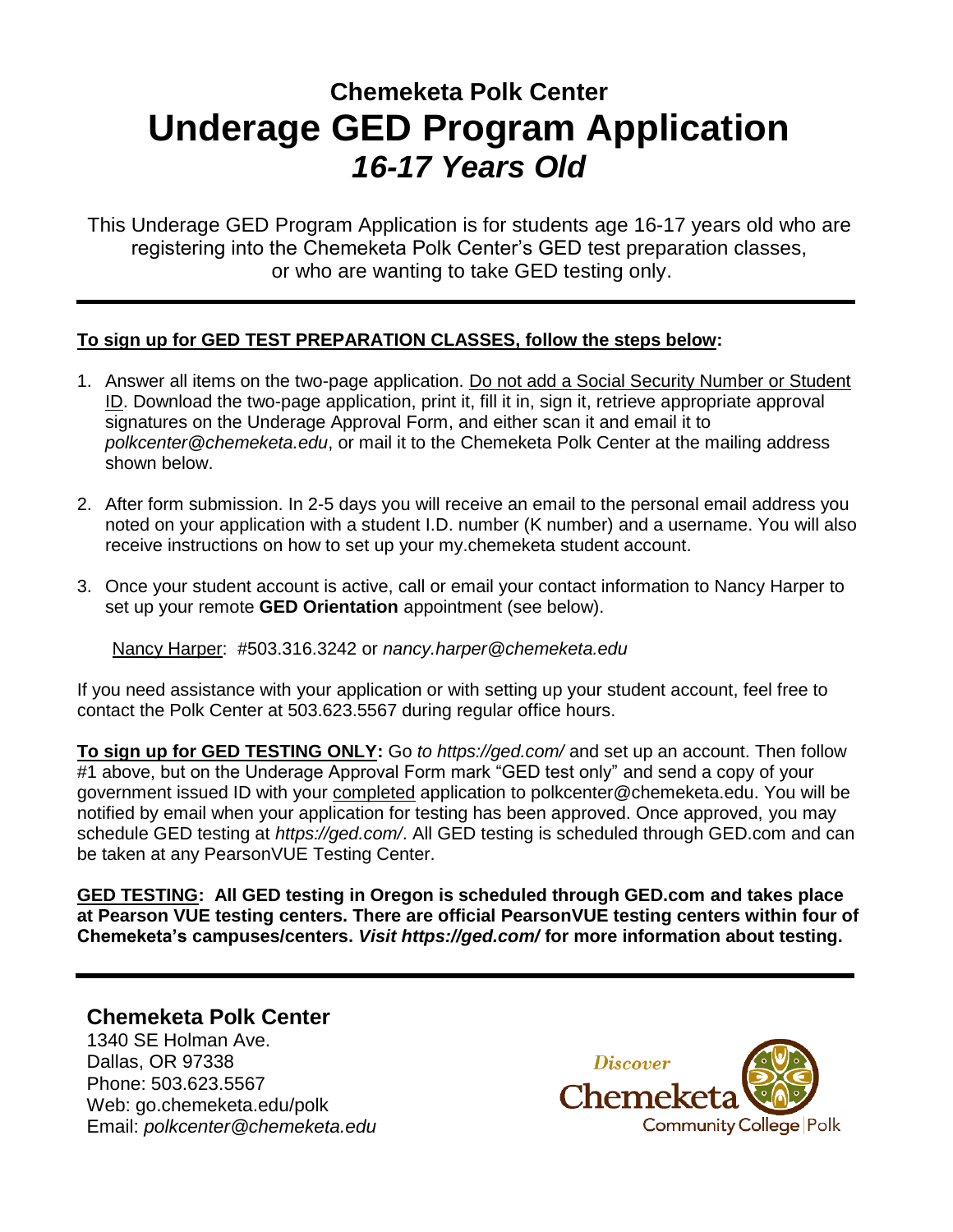GED Underage Application - *Ages 16-17* Chemeketa Polk Center 1340 SE Holman Avenue Dallas, OR 97338 Phone: (503) 623.5567 Email: *polkcenter@chemeketa.edu*



Which term will you enroll at Chemeketa Community College? (choose one) You will be issued a Chemeketa student identification (ID) number (K#) to be used as your primary ID. If you provide your social security number to the college it will only be used for record keeping purposes, complying with federal and state requirements, doing research, reporting, extending crediting or collecting debts. You may be required to provide your SSN to the college for compliance with specific federal and state regulations such as applying for financial aid, loans, grant programs and tax reporting requirements. Providing your SSN means that you consent to the use of the number in the manner described. Your SSN will not be given to the general public. Please note that per OAR 559-004-0400, if you choose not to provide your SSN, you will not be denied any rights as a student.

| SSN# (optional)                                                                                                                                                                                                                                                                                                                                                                                              | Fall (Sept.)<br>Winter (Jan.)<br>Summer (June)<br>Spring (March) | Year: $20$                                                                            |  |
|--------------------------------------------------------------------------------------------------------------------------------------------------------------------------------------------------------------------------------------------------------------------------------------------------------------------------------------------------------------------------------------------------------------|------------------------------------------------------------------|---------------------------------------------------------------------------------------|--|
| <b>First Name</b><br>Last Name                                                                                                                                                                                                                                                                                                                                                                               | Middle Name                                                      | Will you have lived in Oregon for the<br>90 days just prior to the term you<br>begin? |  |
| Former Last Name                                                                                                                                                                                                                                                                                                                                                                                             |                                                                  | No<br>Yes                                                                             |  |
| <b>Mailing Address</b>                                                                                                                                                                                                                                                                                                                                                                                       |                                                                  |                                                                                       |  |
| City                                                                                                                                                                                                                                                                                                                                                                                                         | Zip<br>State                                                     |                                                                                       |  |
| Daytime Phone Number                                                                                                                                                                                                                                                                                                                                                                                         | Cell Phone Number<br>Date of Birth                               |                                                                                       |  |
| <b>Email Address</b><br>What is your ethnicity?<br>Hispanic or Latino<br>Not Hispanic or Latino<br><b>Ethnicity and Race:</b><br>Gender:<br>Male<br>Female<br>Select one or more races to indicate what you consider yourself to be:<br>American Indian or Alaskan Native<br>Asian<br>Black or African American<br>Native Hawaiian or Other Pacific Islander<br>White                                        |                                                                  |                                                                                       |  |
| High School Name (no abbreviations please)                                                                                                                                                                                                                                                                                                                                                                   |                                                                  | Do you plan to earn a degree, certificate<br>or diploma at Chemeketa? (choose one)    |  |
| City                                                                                                                                                                                                                                                                                                                                                                                                         | <b>State</b>                                                     | Yes, high school diploma<br>No, here to take classes                                  |  |
| attended other than Chemeketa<br>Name of<br>City                                                                                                                                                                                                                                                                                                                                                             | State                                                            | Undecided                                                                             |  |
| Indicate your high school status: (choose one)<br>Did not complete high school<br>External diploma program<br>Certificate of Initial Mastery<br>GED year<br>Attendance completion<br>Alternative high school diploma<br>Still in high school<br>Certificate of Advanced Mastery<br>Proficiency exam<br>High school graduation year                                                                           |                                                                  |                                                                                       |  |
| Indicate your college status prior to Chemeketa: (choose one)<br>Have not attended college<br>Short -term training, private vocational school award, or other                                                                                                                                                                                                                                                |                                                                  |                                                                                       |  |
| Indicate the main reason you are here this term: (choose one)<br>Learn English<br>Learn skill to get a job<br>Take classes to transfer to 4-year college<br>Explore career or educational options<br>Other<br>Personal enrichment<br>Take classes to finish high school or GED<br>Improve writing, reading or math skills<br>Improve job skills<br>$-1 - 1 - 0 - 0$<br>and the continue of the first service |                                                                  |                                                                                       |  |

Chemeketa Community College releases only very limited information regarding students: enrollment status, dates of enrollment, degree or certificate, program of study, athletic statistics or honors awarded. If you do NOT want any person outside of the college, including prospective employers, to know any of these, you must file a request for Non-Disclosure of Student Information form with the Admissions office.

I certify that all statements on this application are complete and true. I also understand that if I am admitted and do not enroll for the term to which I am admitted, I will need to reapply for admission. Submitted materials will not be returned nor duplicated.

#### **Student Signature: Date:** 2008 **Date:** 2008 **Date:** 2008 **Date:** 2008 **Date:** 2008 **Date:** 2008 **Date:** 2008 **Date:** 2008 **Date:** 2008 **Date:** 2008 **Date:** 2008 **Date:** 2008 **Date:** 2008 **Date:** 2008 **Date:** 2008 **Date:**

#### **Email completed form to** *polkcenter@chemeketa.edu* **or mail to Chemeketa Polk Center, 1340 SE Holman Ave., Dallas, OR 97338**

The College is an equal opportunity/affirmative action employer and educational institution committed to an environment free of discrimination and harassment. Questions regarding sexual harassment, gender-based discrimination and sexual misconduct policies or wish to file a complaint contact the Title IX coordinator at 503-584-7323. For questions about equal employment opportunity and/or affirmative action, contact 503.399.2537. To request this publication in an alternative format, please call 503.399.5192.